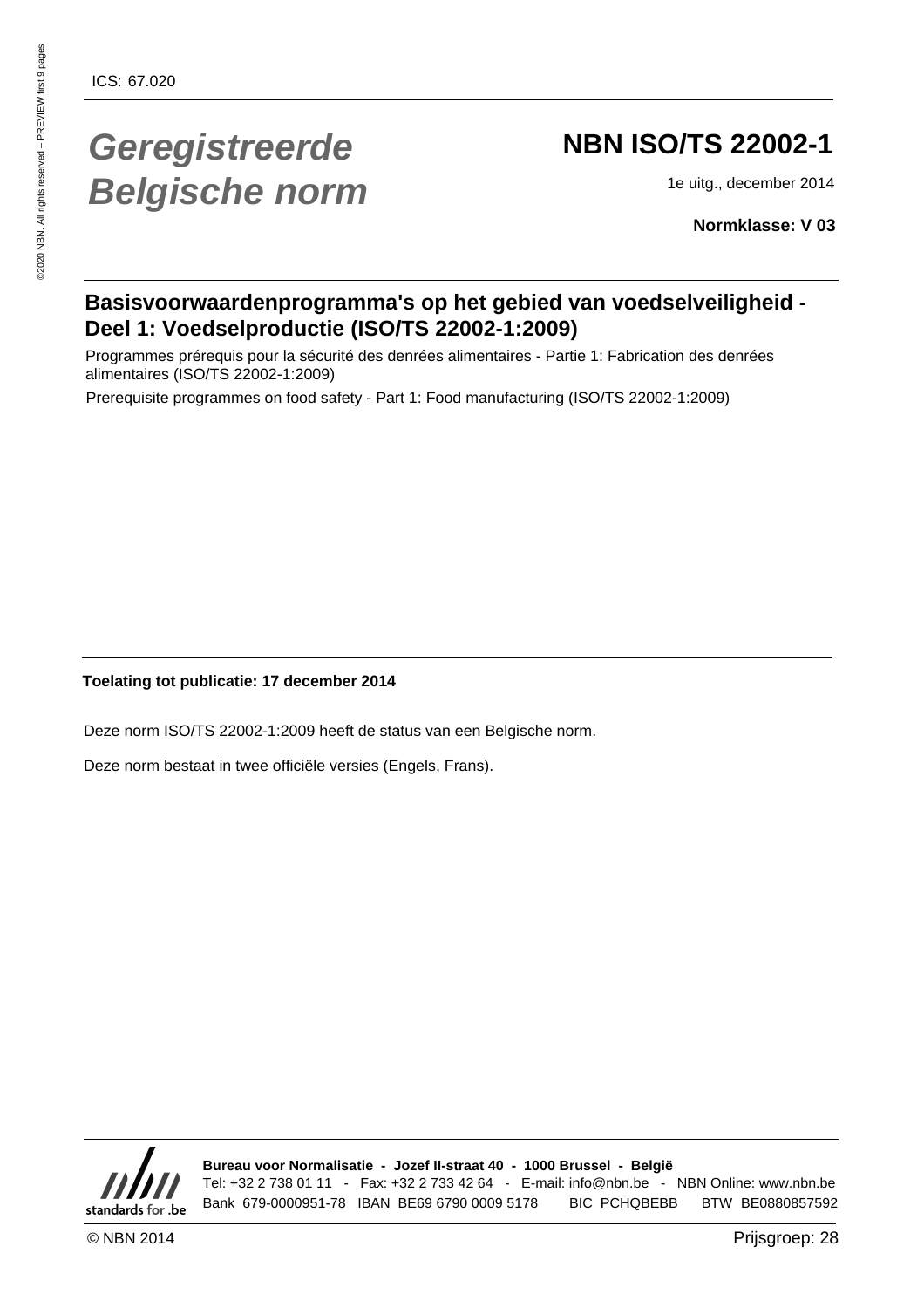# **norme belge enregistrée**

# **NBN ISO/TS 22002-1**

1e éd., décembre 2014

**Indice de classement: V 03**

## **Programmes prérequis pour la sécurité des denrées alimentaires - Partie 1: Fabrication des denrées alimentaires (ISO/TS 22002-1:2009)**

Basisvoorwaardenprogramma's op het gebied van voedselveiligheid - Deel 1: Voedselproductie (ISO/TS 22002-1:2009)

Prerequisite programmes on food safety - Part 1: Food manufacturing (ISO/TS 22002-1:2009)

#### **Autorisation de publication: 17 décembre 2014**

La présente norme ISO/TS 22002-1:2009 a le statut d'une norme belge.

La présente norme existe en deux versions officielles (anglais, français).



**Bureau de Normalisation - rue Joseph II 40 - 1000 Bruxelles - Belgique** Tél: +32 2 738 01 11 - Fax: +32 2 733 42 64 - E-mail: info@nbn.be - NBN Online: www.nbn.be Banque 679-0000951-78 IBAN BE69 6790 0009 5178 BIC PCHQBEBB TVA BE0880857592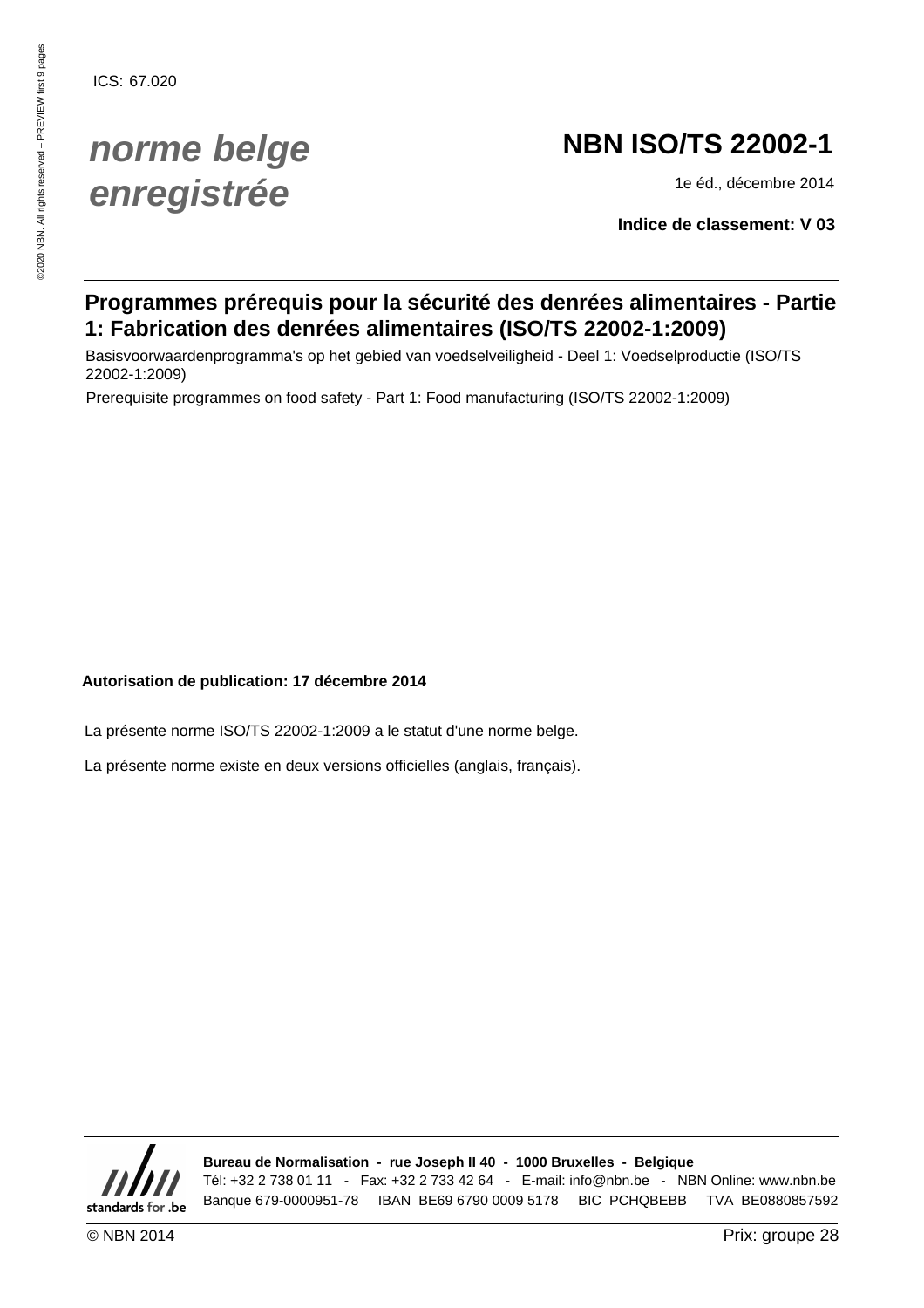# **TECHNICAL SPECIFICATION**

# **ISO/TS 22002-1**

First edition 2009-12-15

# **Prerequisite programmes on food**  safety —

Part 1: **Food manufacturing** 

*Programmes prérequis pour la sécurité alimentaire — Partie 1: Fabrication des aliments* 



Reference number ISO/TS 22002-1:2009(E)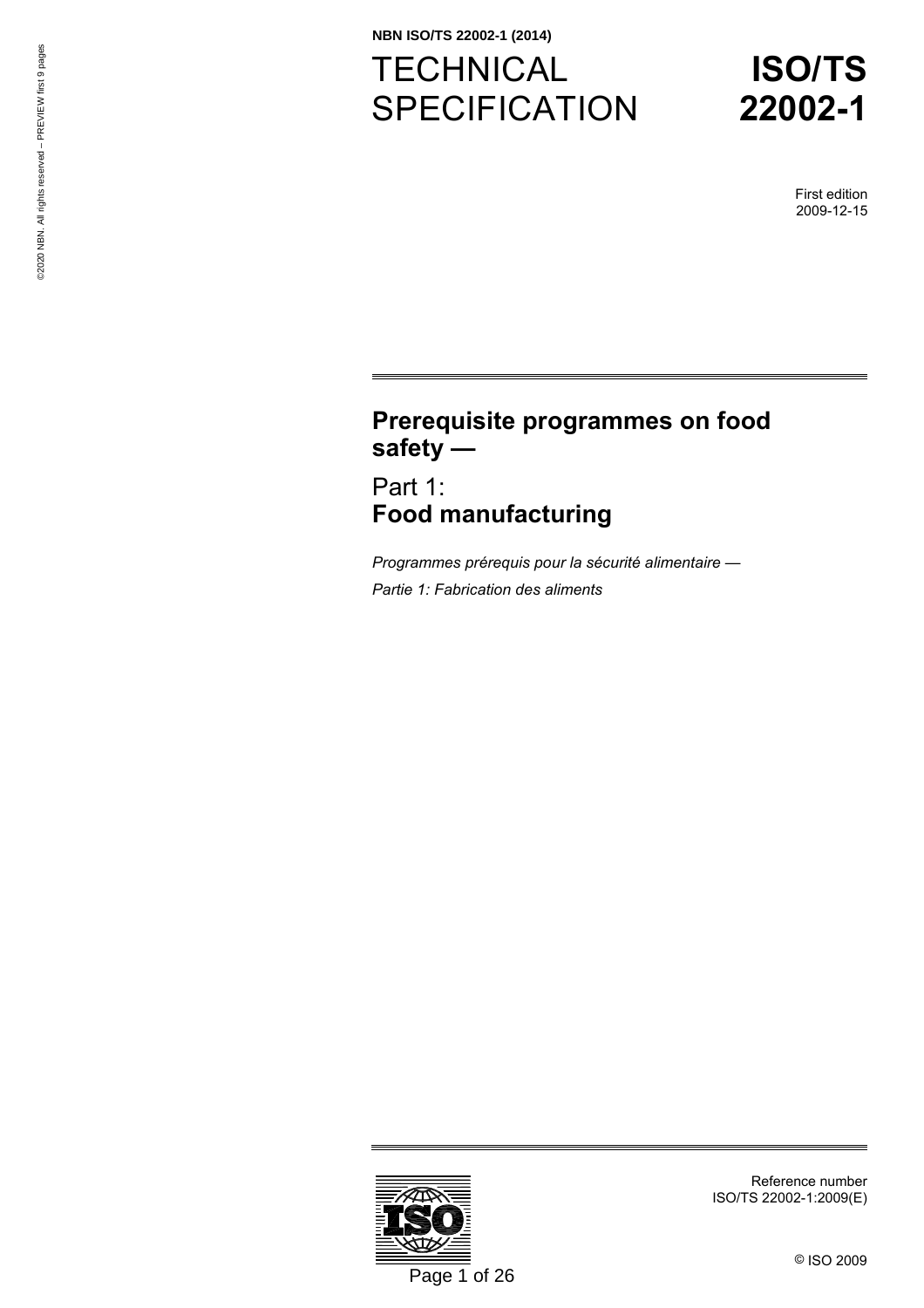## **ISO/TS 22002-1:2009(E)**

#### **PDF disclaimer**

This PDF file may contain embedded typefaces. In accordance with Adobe's licensing policy, this file may be printed or viewed but shall not be edited unless the typefaces which are embedded are licensed to and installed on the computer performing the editing. In downloading this file, parties accept therein the responsibility of not infringing Adobe's licensing policy. The ISO Central Secretariat accepts no liability in this area.

Adobe is a trademark of Adobe Systems Incorporated.

Details of the software products used to create this PDF file can be found in the General Info relative to the file; the PDF-creation parameters were optimized for printing. Every care has been taken to ensure that the file is suitable for use by ISO member bodies. In the unlikely event that a problem relating to it is found, please inform the Central Secretariat at the address given below.



### **COPYRIGHT PROTECTED DOCUMENT**

#### © ISO 2009

All rights reserved. Unless otherwise specified, no part of this publication may be reproduced or utilized in any form or by any means, electronic or mechanical, including photocopying and microfilm, without permission in writing from either ISO at the address below or ISO's member body in the country of the requester.

ISO copyright office Case postale 56 • CH-1211 Geneva 20 Tel. + 41 22 749 01 11 Fax + 41 22 749 09 47 E-mail copyright@iso.org Web www.iso.org

Published in Switzerland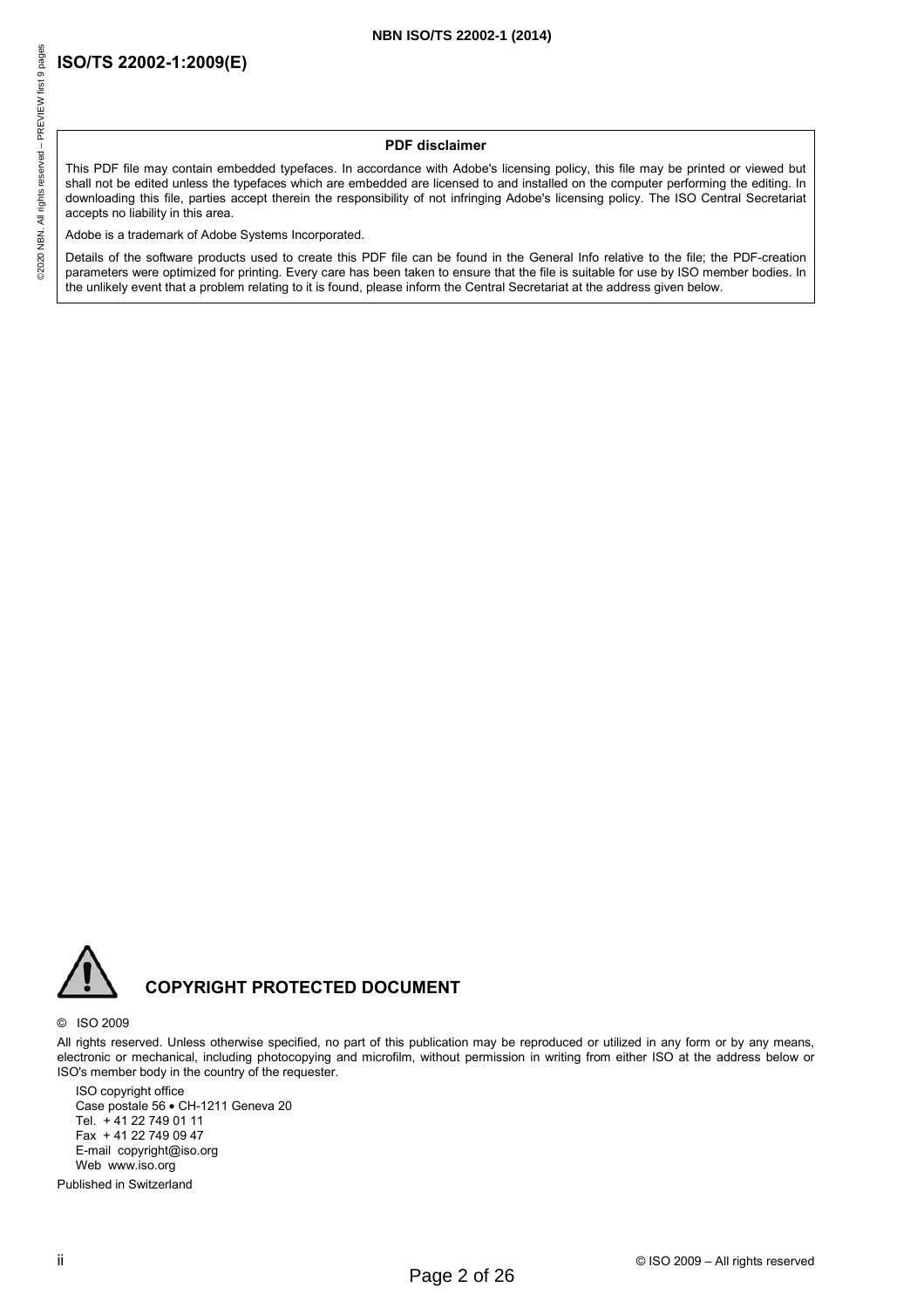## **Contents**

| 1              |  |
|----------------|--|
| 2              |  |
| 3              |  |
| 4              |  |
| 5              |  |
| 6              |  |
| $\overline{7}$ |  |
| 8              |  |
| 9              |  |
| 10             |  |
| 11             |  |
| 12             |  |
| 13             |  |
| 14             |  |
| 15             |  |
| 16             |  |
| 17             |  |
| 18             |  |
|                |  |
|                |  |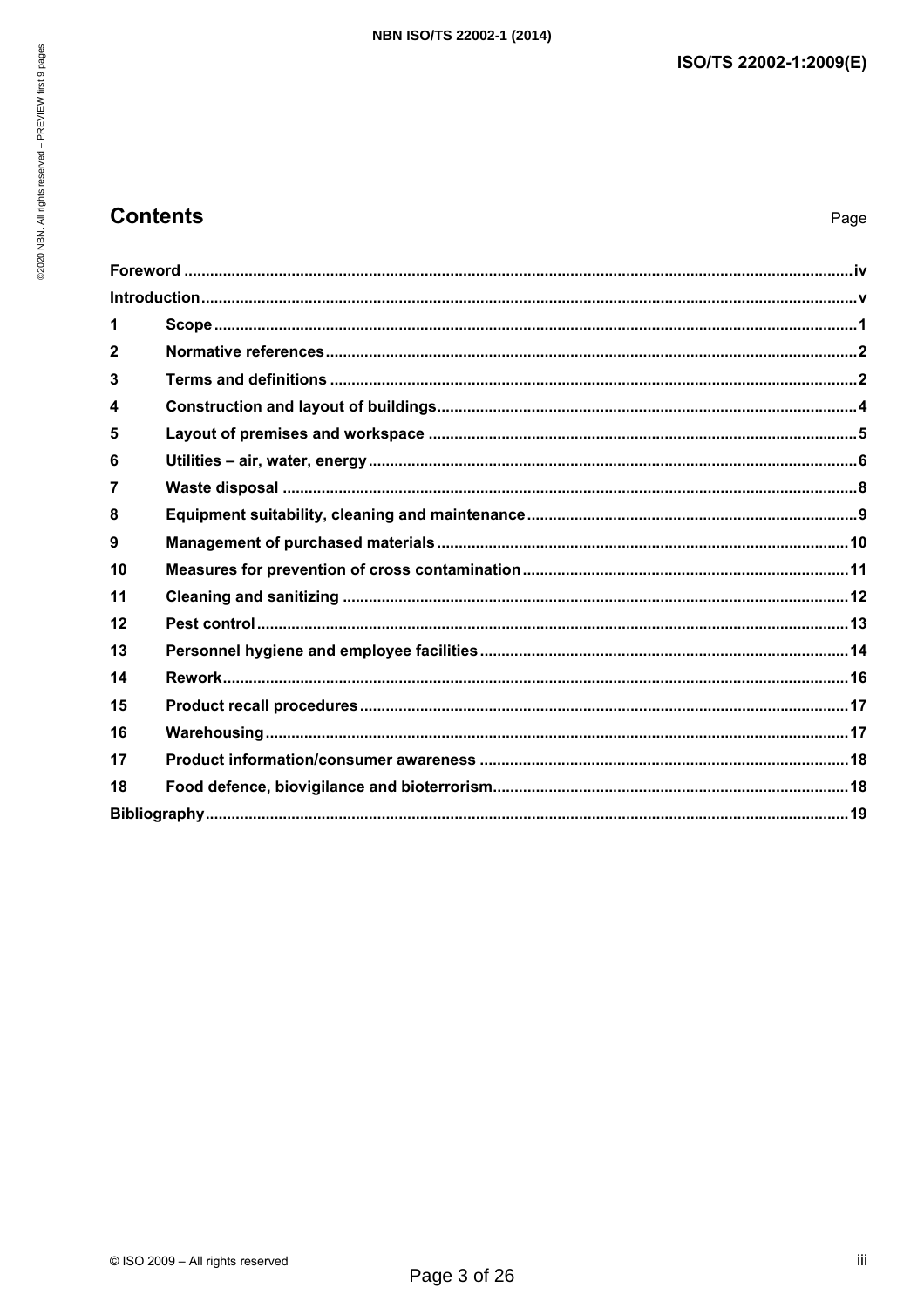# <span id="page-5-0"></span>**Foreword**

ISO (the International Organization for Standardization) is a worldwide federation of national standards bodies (ISO member bodies). The work of preparing International Standards is normally carried out through ISO technical committees. Each member body interested in a subject for which a technical committee has been established has the right to be represented on that committee. International organizations, governmental and non-governmental, in liaison with ISO, also take part in the work. ISO collaborates closely with the International Electrotechnical Commission (IEC) on all matters of electrotechnical standardization.

International Standards are drafted in accordance with the rules given in the ISO/IEC Directives, Part 2.

The main task of technical committees is to prepare International Standards. Draft International Standards adopted by the technical committees are circulated to the member bodies for voting. Publication as an International Standard requires approval by at least 75 % of the member bodies casting a vote.

In other circumstances, particularly when there is an urgent market requirement for such documents, a technical committee may decide to publish other types of document:

- an ISO Publicly Available Specification (ISO/PAS) represents an agreement between technical experts in an ISO working group and is accepted for publication if it is approved by more than 50 % of the members of the parent committee casting a vote;
- an ISO Technical Specification (ISO/TS) represents an agreement between the members of a technical committee and is accepted for publication if it is approved by 2/3 of the members of the committee casting a vote.

An ISO/PAS or ISO/TS is reviewed after three years in order to decide whether it will be confirmed for a further three years, revised to become an International Standard, or withdrawn. If the ISO/PAS or ISO/TS is confirmed, it is reviewed again after a further three years, at which time it must either be transformed into an International Standard or be withdrawn.

Attention is drawn to the possibility that some of the elements of this document may be the subject of patent rights. ISO shall not be held responsible for identifying any or all such patent rights.

ISO/TS 22002-1 was prepared by Technical Committee ISO/TC 34, *Food products*, Subcommittee SC 17, *Management systems for food safety*.

ISO/TS 22002 consists of the following parts, under the general title *Prerequisite programmes on food safety*:

⎯ *Part 1: Food manufacturing* 

This Technical Specification is based on BS PAS 220:2008[5].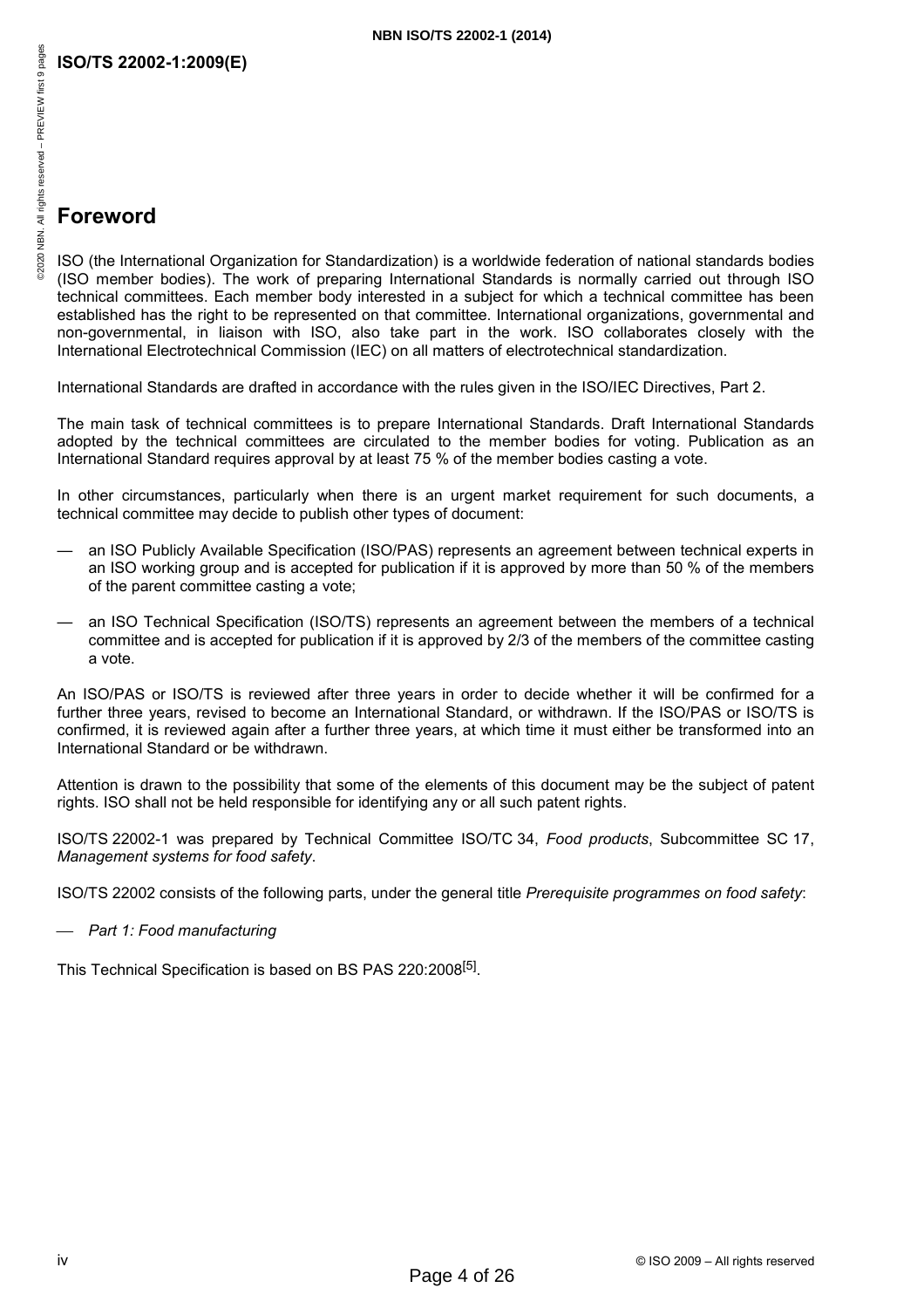# @2020 NBN. All rights reserved - PREVIEW first 9 pages ©2020 NBN. All rights reserved – PREVIEW first 9 pages

## <span id="page-6-0"></span>**Introduction**

ISO 22000:2005 sets out specific food safety requirements for organizations in the food chain. One such requirement is that organizations establish, implement and maintain prerequisite programmes (PRP) to assist in controlling food safety hazards (ISO 22000:2005, Clause 7). This Technical Specification is intended to be used to support management systems designed to meet the requirements specified in ISO 22000:2005, and sets out the detailed requirements for those programmes.

This Technical Specification does not duplicate requirements given in ISO 22000:2005 and is intended to be used in conjunction with ISO 22000:2005.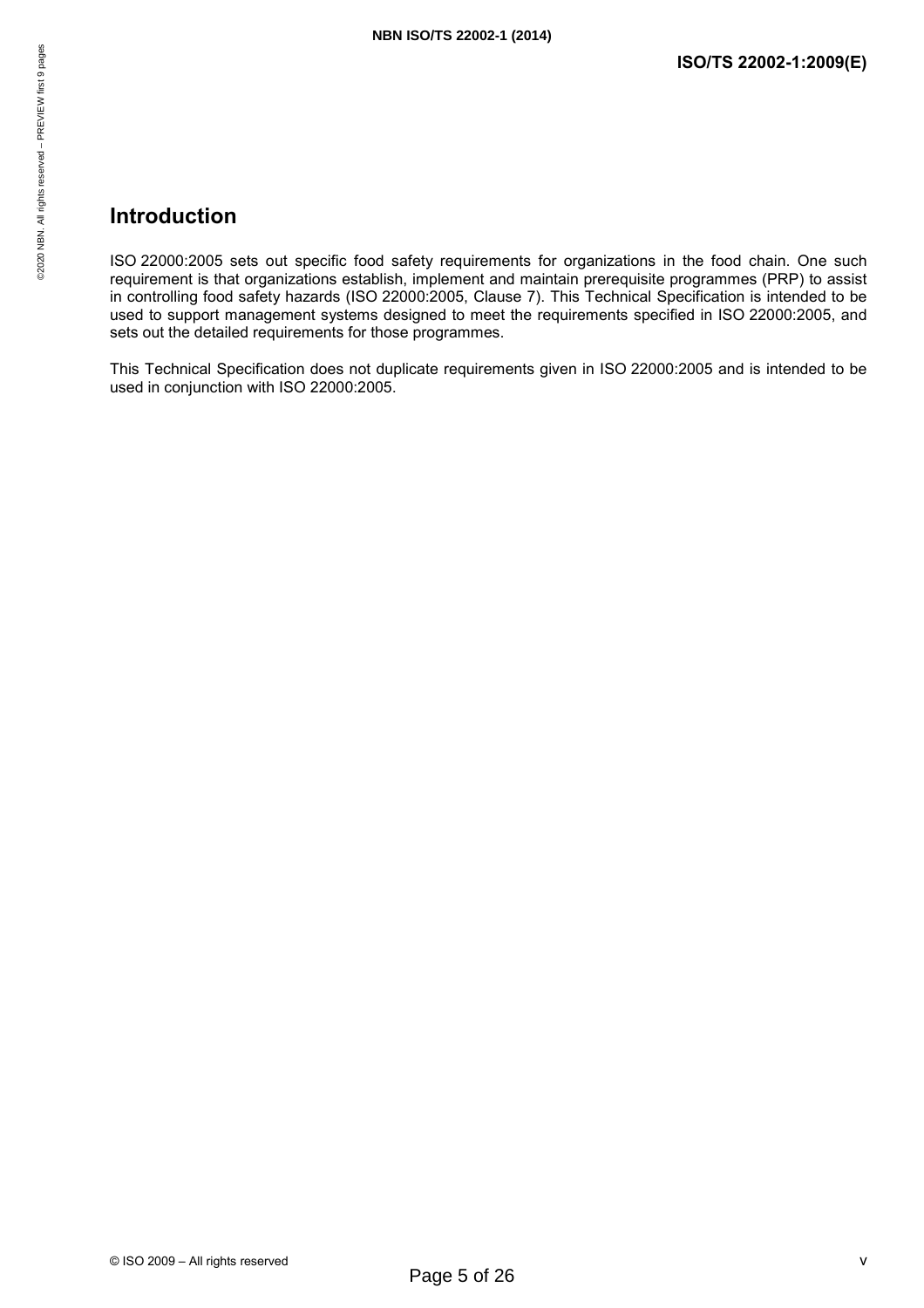@2020 NBN. All rights reserved - PREVIEW first 9 pages ©2020 NBN. All rights reserved – PREVIEW first 9 pages